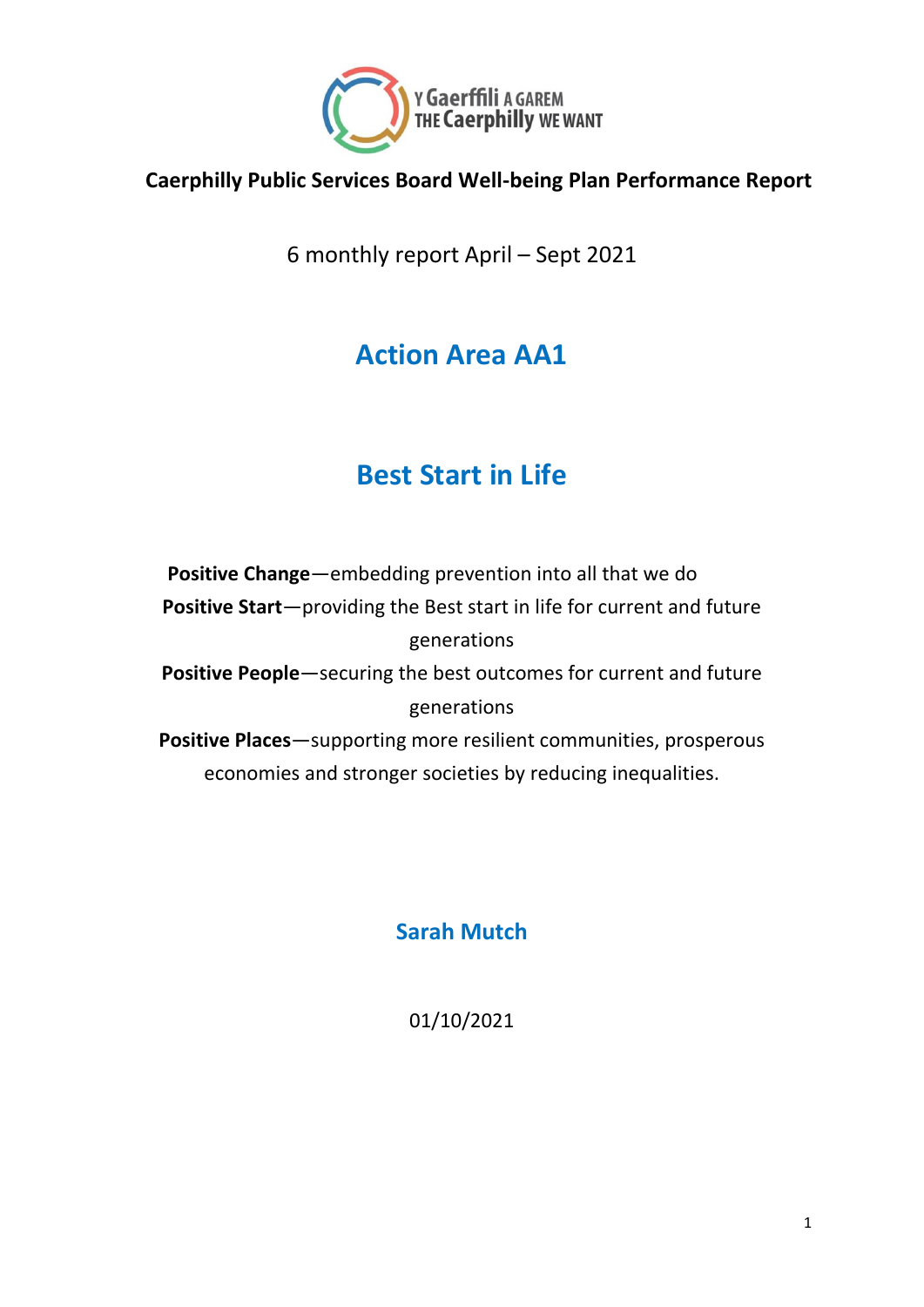

### **Performance Levels**

| Performance measures where identifiable                                                                      | Is there a risk this will<br>not be achieved? |
|--------------------------------------------------------------------------------------------------------------|-----------------------------------------------|
| Have we achieved our Logic model - What will success look like ?                                             | No                                            |
| How will we know we are making a difference? What Matters to families                                        | No.                                           |
| Upskill all staff, across partner agencies, to deliver interventions focused on<br>the needs of the families | No.                                           |

| <b>Quantifiable measures</b>                                                                                            | Is there a risk this will<br>not be achieved?                           |
|-------------------------------------------------------------------------------------------------------------------------|-------------------------------------------------------------------------|
| Evaluation of Early Years Integration Pilot(s)                                                                          | No                                                                      |
| Reduction in the number of children on the Child Protection Register /<br>Looked After or under a Care And Support Plan | Yes risk initial increase<br>due to pandemic then<br>decrease over time |
| Improvement in school readiness                                                                                         | No                                                                      |
| A reduction in children/young people requiring mental health support                                                    | Yes risk initial increase<br>due to pandemic then<br>decrease over time |
| Improved Public Health outcomes                                                                                         | No                                                                      |

### **Evidence**

| <b>Priority</b>                                                                                                                                                                                                                                                                                                                                         | Comment                                                                                                                                                                                                                                                                                                                                                                                                                                                                                                                                                                                                                                                                                                                                                                                                                                                                        |
|---------------------------------------------------------------------------------------------------------------------------------------------------------------------------------------------------------------------------------------------------------------------------------------------------------------------------------------------------------|--------------------------------------------------------------------------------------------------------------------------------------------------------------------------------------------------------------------------------------------------------------------------------------------------------------------------------------------------------------------------------------------------------------------------------------------------------------------------------------------------------------------------------------------------------------------------------------------------------------------------------------------------------------------------------------------------------------------------------------------------------------------------------------------------------------------------------------------------------------------------------|
| Develop a Whole Systems Approach-To<br>develop joined up and responsive Early<br>Years' services to ensure every child has<br>the best start in life. Children should be at<br>the centre of excellent, integrated services<br>that put their needs first, regardless of<br>traditional organisational and professional<br>structures.(Antenatal-age 7) | Since 2019 we have worked across<br>multiagency teams to understand the early<br>years' system and how we simplify it for<br>families. There was too much complexity:<br>different funding streams, criteria for access,<br>referral or registration forms legislation, masses<br>of paperwork being duplicated across different<br>teams, as well as rising vulnerability of families<br>during and emerging from the pandemic.<br>Talking to families, staff teams, senior leaders<br>was our starting point to finding out what was<br>valued about the current system and what we<br>needed to address. We piloted the integrated<br>What Matters approach from October 2020 and<br>changed to a whole borough wide model<br>responsive to family needs from April 2021<br>including single access point, single request for<br>support form, integrated co-located teams, |